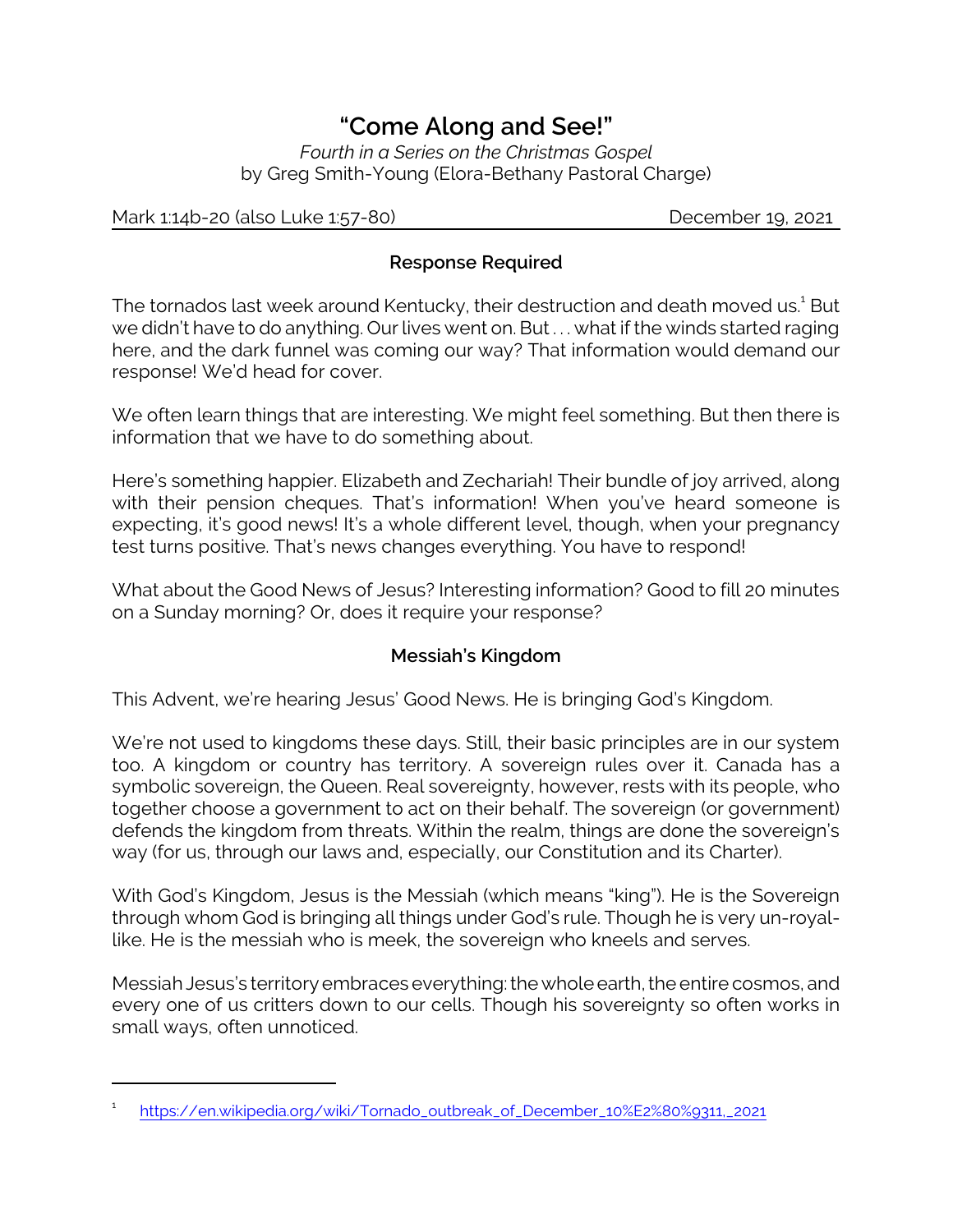Messiah Jesus defeats our enemies: sin, death, evil. Though his weapon is himself, the offering of his life, death, and resurrection. His power is the way of the cross.

Messiah's kingdom is ruled by the law of love: love for God, love for each other, love for neighbour, love for enemy.

One more thing. Every kingdom has people, citizens. Who are Messiah Jesus' citizens?

## **First Citizens**

Let's hear from Mark's Gospel. It's probably the first account of Jesus' Good News written down. After Mark says what Jesus is up to — announcing God's Kingdom — he tells about its first citizenship ceremony.

*Jesus came into Galilee announcing God's good news, saying, "Now is the time! Here comes God's kingdom! Repent and believe this good news!"*

*As Jesus passed alongside the Galilee Sea, he saw two brothers, Simon and Andrew, throwing fishing nets into the sea, for they were fishermen. "Come, follow me," he said, "and I'll show you how to fish for people." Right away, they left their nets and followed him.* 

*After going a little farther, he saw James and John, Zebedee's sons, in their boat repairing the fishing nets. At that very moment he called them. They followed him, leaving their father Zebedee in the boat with the hired hands.*<sup>2</sup>

#### **Repent & Believe**

Jesus has said that we belong to his Kingdom (we become citizens) by "repenting" and "believing." But these first four—Simon, Andrew, James, John— do not seem to do that.<sup>3</sup>

Not if "repenting" is feeling bad about terrible things you've done.<sup>4</sup> They don't do that.<sup>5</sup> Not if "believing" is about thinking certain things are true, or agreeing to a creed or something like that. They don't do that either. Their actions don't reflect our common

Mark 1:14b-20, adapted from the Common English Bible.

<sup>3</sup> John P. Bowen, The Unfolding Gospel: How the Good News makes sense of Discipleship, Church, Mission, and Everything Else (Minneapolis MN: Fortress, 2021), 32.

<sup>&</sup>lt;sup>4</sup> The Oxford English Dictionary defines repent as "to feel or express sincere regret or remorse about one's wrongdoing or sin." Quoted in Bowen, 32.

<sup>5</sup> Simon Peter might be an exception. In Luke's account of this episode, Simon says to Jesus, "Leave me, Lord, for I am a sinner!" (Luke 5:8). I'm not sure that represents "repenting and believing," nor that this is necessarily the same event. Whatever the case, though, we see no similar move from the others.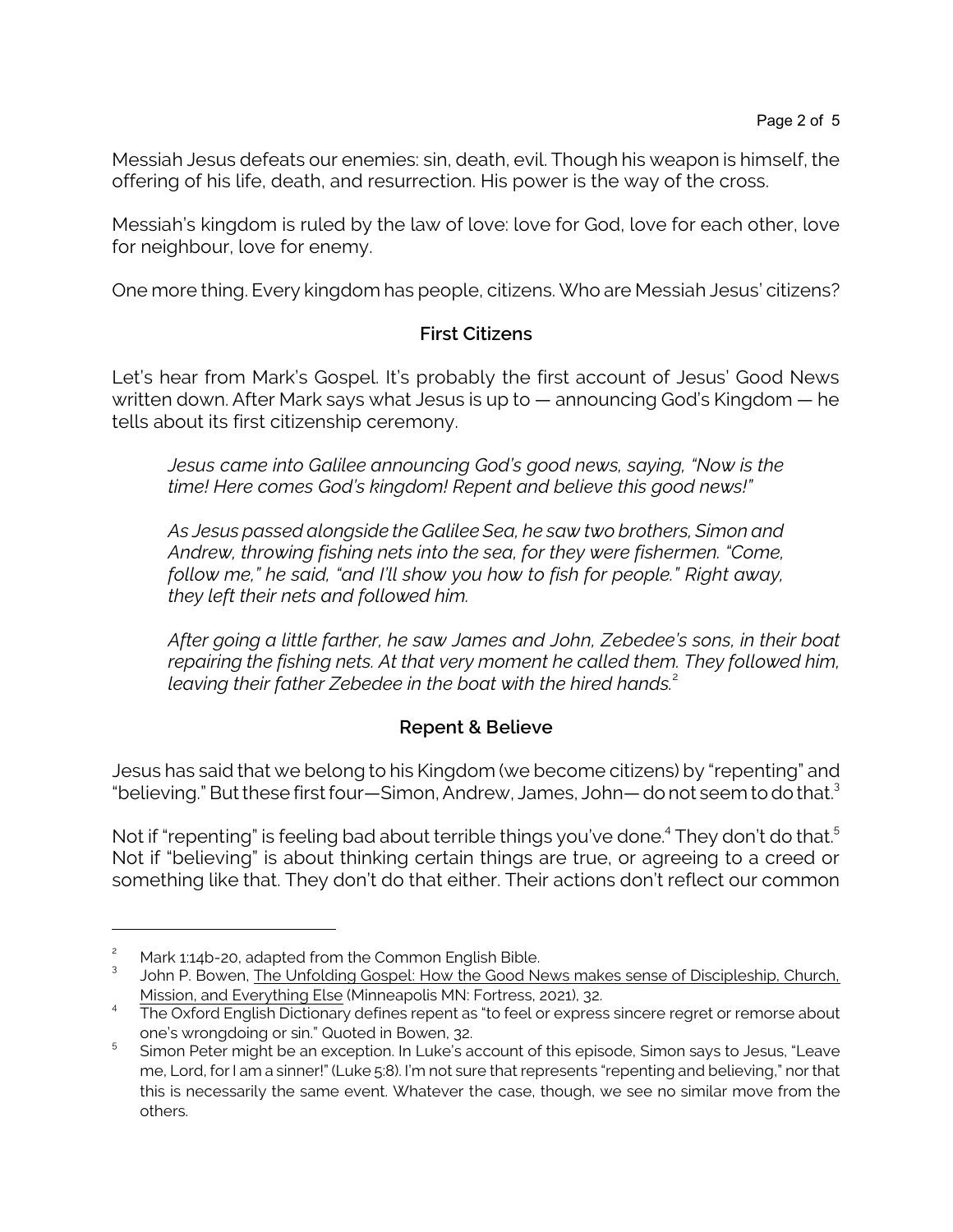notions of "repentance" and "belief." Because our notions miss what Jesus is getting at.

Repenting here is more like changing how you think about things. You thought one way, but now you think another. In this case, Jesus changes their thinking about what life is for. 6

Believing here is about trust. Who or what do you put your trust in?<sup>7</sup>

Repenting and believing fit together. Repenting is turning from something, and believing is turning toward the new thing or person you trust.

You and me, what is Jesus calling on us to turn from, and turn to?

#### **Follow**

Repent, believe . . . and then Jesus says, *"Follow me." Turn around, trust me, and come along and see.*

When you trust someone—when you believe in them—you are glad to follow them. You might not know where you will be going together. Still, you count on them to lead you in a good way.

When you follow Jesus, you are his disciple. $8$ 

Disciple means "learner." We could say you become Jesus' student. But that feels like sitting in rows, with a teacher at the front, taking notes, and, trying to stay awake. Jesus sometimes teaches like that, like his "Sermon on the Mount." I doubt anyone fell asleep, though.

More often, being Jesus' disciple-learner is like being his apprentice. An apprentice spends time with her teacher, who has already mastered the craft. The apprentice watches and learns. She helps the teacher. As she gets better, she starts doing the work herself, with the teacher's help. Eventually, the apprentice is doing the work herself, and the teacher watches, still ready to help if needed.

We learn by living life with Jesus.

It's group learning. He calls people together, and forms communities of disciples. It started with Simon and Andrew, then James and John, then others. The community grew as he called more and more. It had its ups, and many downs. After his

<sup>6</sup> Bowen, 32.

<sup>7</sup> Ibid.

<sup>8</sup> For this and what follows, see Bowen 35-38.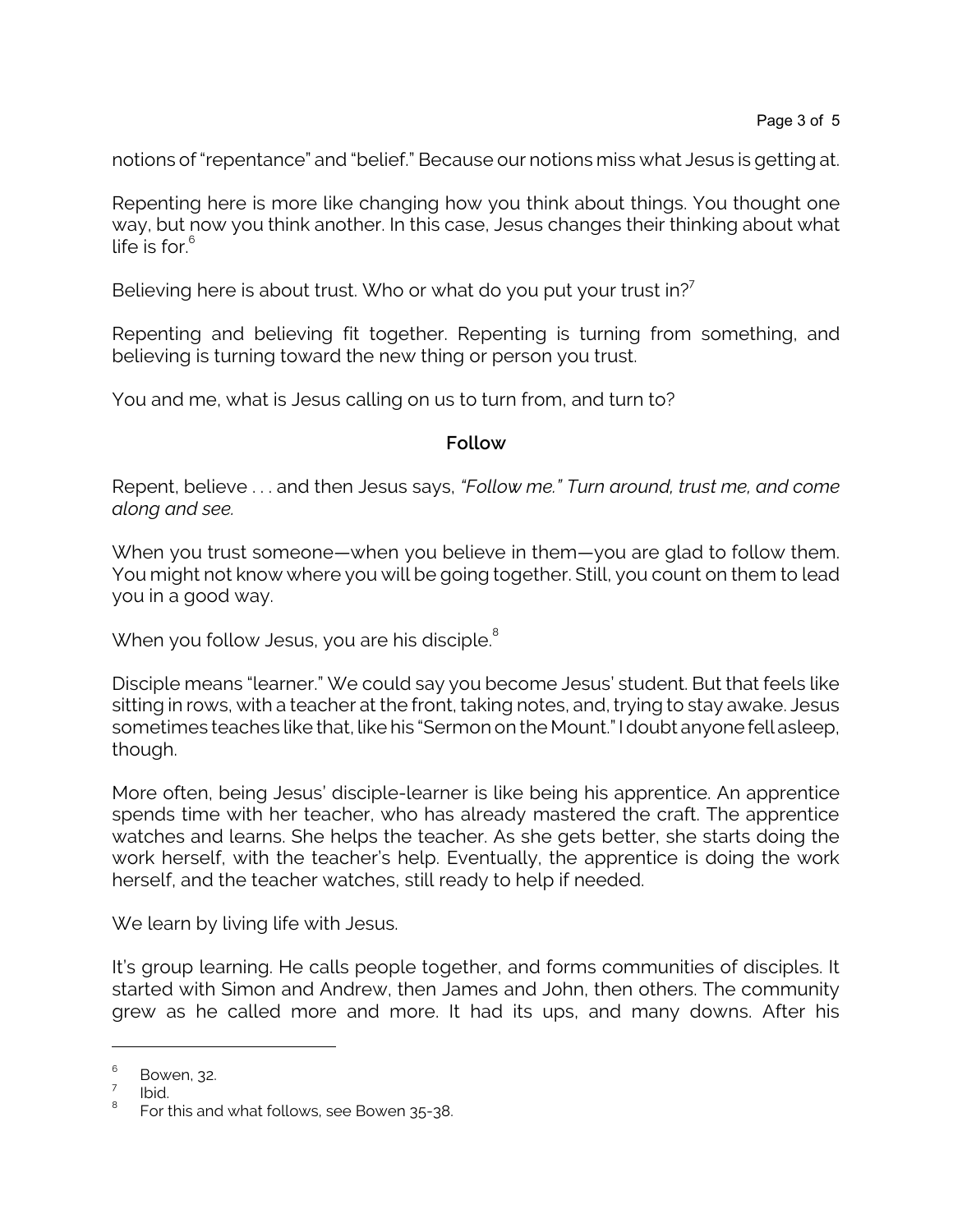resurrection and ascension, Jesus has continued to bring more and more into his learning community.

We call this "church." There is more to Jesus' church than this, of course. Still, it certainly is this: a community of people, who are hearing Jesus' call to turn and trust, then come and see what he is doing, so we can learn together with him and each other, and share in his work. That's church.

Jesus called those fishers and said *"I'll show you how to fish for people."* Unlike fish, though, being caught by Jesus is a good thing! So we invite others to share with us in this school, learning the work of Jesus.

What's his work that we're learning? The Kingdom! We're learning to live as citizens in God's Kingdom. We learn to live Jesus' way. We learn to live the law of love, for God, each other, neighbour, enemy. We learn to see what Jesus is up to, and join him in those small, Kingdom-sized things. We learn the way of his cross. We learn all this by doing them with Jesus.

# **A Life Like His**

That's a lot to do.

*"But wait,"* Greg! You want to say, *"When you started this Advent exploration of Jesus' Gospel, you said the Gospel is not another thing to do!"*<sup>9</sup>

You're right. It isn't. Jesus is bringing God's Kingdom. You've got nothing to do, to make it come. He's already doing it, everything that's needed.

You don't have to do anything to earn entry. There is no citizenship exam or questions at the border. Just hear his call, and know you are already in. Turn to him. See what he is up to and how he is doing it. Come along, and live a life like his.

But how can we? He is Jesus! I'm not. You're not.

How about this? Steven Sondheim recently passed away. He wrote the lyrics for *West Side Story*, and composed musicals like *A Funny Thing Happened on the Way to the Forum*, *Sweeney Todd*, and *Into the Woods*. 10

Ask me to write a musical like Sondheim. No way! He could do that. I can't. I can watch Jesus, but live a life like his? He can. I can't.

<sup>9</sup> [elorauc.org/wp-content/uploads/2021/12/2021-11-27-Not-Another-Thing-to-Do.pdf](https://elorauc.org/wp-content/uploads/2021/12/2021-11-27-Not-Another-Thing-to-Do.pdf)

<sup>10</sup> [en.wikipedia.org/wiki/Stephen\\_Sondheim](https://en.wikipedia.org/wiki/Stephen_Sondheim)